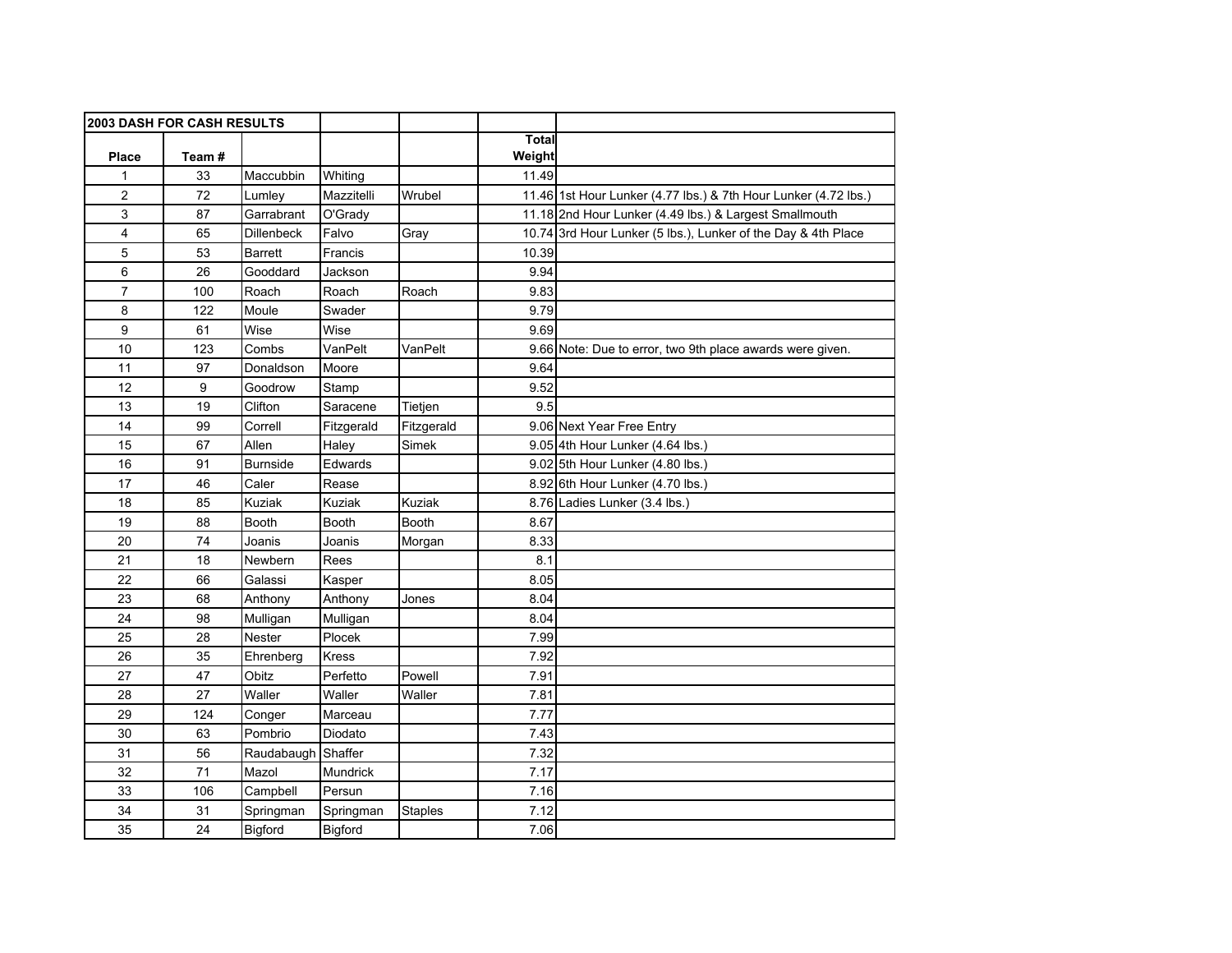| 36 | 70             | Hamilton       | Mitch        |             | 6.92 |                               |
|----|----------------|----------------|--------------|-------------|------|-------------------------------|
| 37 | 64             | <b>Brienzi</b> | Garver       | Rundt       | 6.87 |                               |
| 38 | 109            | Altemose       | Binder       |             | 6.83 |                               |
| 39 | 90             | Fabrizi        | LaMoreaux    |             | 6.8  |                               |
| 40 | 21             | Gonyea         | Ross         |             | 6.7  |                               |
| 41 | 93             | Florance       | Florance     | Florance    | 6.7  |                               |
| 42 | 80             | Lazore         | Thompson     |             | 6.68 |                               |
| 43 | 102            | <b>Brooks</b>  | Lane         |             | 6.62 |                               |
| 44 | 108            | Brown          | Mincer       | Sindoni     | 6.58 |                               |
| 45 | 81             | Porter         | Porter       | Sira        | 6.55 |                               |
| 46 | 89             | Kaulfuss       | Kaulfuss     |             | 6.46 |                               |
| 47 | 50             | Bruno          | Infantino    | Tripoli     | 6.39 |                               |
| 48 | 126            | Davis          | Wood         |             | 6.24 |                               |
| 49 | 43             | Scheib         | Scheib       |             | 6.2  |                               |
| 50 | 36             | Konsek         | Patterson    |             | 5.99 |                               |
| 51 | 38             | McClurg        | McClurg      |             | 5.95 |                               |
| 52 | 95             | <b>Buck</b>    | Richetti     | Richetti    | 5.95 |                               |
| 53 | 44             | Florance       | Hastings     |             | 5.9  |                               |
| 54 | 86             | Matthie        | O'Marah      |             | 5.8  |                               |
| 55 | 78             | Bartolotti     | Bartolotti   | Ciotti      | 5.78 |                               |
| 56 | 25             | Elliott        | Elliott      | Usborne     | 5.73 |                               |
| 57 | 105            | Julien         | Julien       | Rice        | 5.48 |                               |
| 58 | 8              | Nicoletta      | Rositano     |             | 5.42 |                               |
| 59 | 75             | Rodamaker      | Toarmino     |             | 5.34 |                               |
| 60 | 32             | Stasczyck      | Telban       |             | 5.14 |                               |
| 61 | 103            | Monteleone     | Monteleone   |             | 4.74 |                               |
| 62 | 110            | Paradis        | Paradis      | Paradis     | 4.61 |                               |
| 63 | 4              | Brown          | <b>Brown</b> | Kerber      |      | 4.58 Kid's Lunker (2.73 lbs.) |
| 64 | 59             | Cannistra      | Cannistra    |             | 4.54 |                               |
| 65 | 20             | Coon           | Hotaling     |             | 4.49 |                               |
| 66 | 101            | Clement        | Imlach       | Tremblay    | 4.45 |                               |
| 67 | $\overline{7}$ | Harrington     | Scranton     |             | 4.3  |                               |
| 68 | 15             | D'Andrea       | Leuer        |             | 4.3  |                               |
| 69 | 12             | Llewellyn      | Microni      | VanSteenbur | 3.97 |                               |
| 70 | 54             | Hayslip        | Hodges       |             | 3.24 |                               |
| 71 | 83             | Buckmann       | Eisenberg    | Powell      | 3.12 |                               |
| 72 | 125            | Hovey          | Hovey        | Poirier     | 3.03 |                               |
|    |                |                |              |             |      |                               |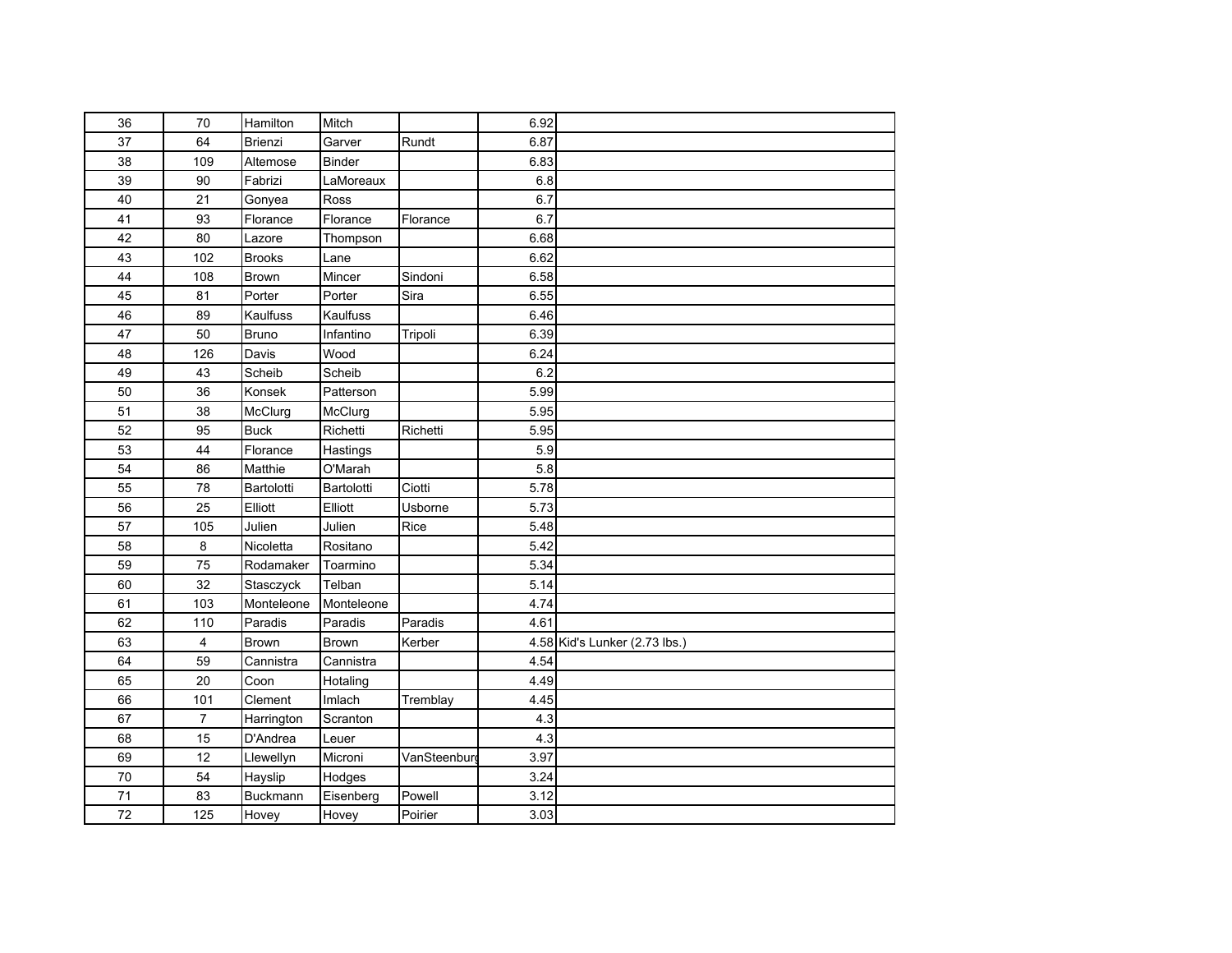| 73  | 30             | Hulsizer       | Wells          | Wells       | 3.01        |  |
|-----|----------------|----------------|----------------|-------------|-------------|--|
| 74  | 119            | Boczsa         | Colarusso      | Witczak     | 2.91        |  |
| 75  | 116            | Ott            | Ott            |             | 2.85        |  |
| 76  | 114            | Johnson        | Ziarko         |             | 2.64        |  |
| 77  | 49             | Kresconko      | Kresconko      |             | 2.46        |  |
| 78  | 92             | Hine           | Hoggel         |             | 2.4         |  |
| 79  | 16             | Marcotte       | Marcotte       |             | 1.73        |  |
| 80  | 77             | Bartolotti     | Hediger        | Hediger     | 1.7         |  |
| 81  | 3              | Grove          | Grove          |             | 1.66        |  |
| 82  | $\mathbf{1}$   | Chamberlin     | Latoy          |             | 0           |  |
| 83  | $\overline{2}$ | Ash            | Zieminick      |             | 0           |  |
| 84  | 5              | Florance       | Langstaff      | Langstaff   | $\pmb{0}$   |  |
| 85  | 6              | Armstrong      | Linton         | VanNederyne | $\pmb{0}$   |  |
| 86  | 10             | Lamitie        | Rovito         |             | 0           |  |
| 87  | 11             | Dotzel         | Dotzel         | Kozelsky    | 0           |  |
| 88  | 13             | Hixson         | Hurst          |             | $\mathsf 0$ |  |
| 89  | 14             | Carrow         | Narro          | Otts        | $\mathbf 0$ |  |
| 90  | 17             | Monica         | Monica         | Roberts     | $\mathbf 0$ |  |
| 91  | 22             | Morgan         | Morill         |             | $\mathbf 0$ |  |
| 92  | 23             | Paro           | Paro           | Synder      | 0           |  |
| 93  | 29             | <b>Bruyere</b> | <b>Bruyere</b> |             | $\mathbf 0$ |  |
| 94  | 34             | Ceriani        | Melnik         |             | $\pmb{0}$   |  |
| 95  | 37             | Cole           | Miner          |             | $\pmb{0}$   |  |
| 96  | 39             | Castle         | Castle         |             | $\mathbf 0$ |  |
| 97  | 40             | Castle         | Castle         | Castle      | 0           |  |
| 98  | 41             | Clark          | Duwe           |             | $\pmb{0}$   |  |
| 99  | 42             | Crisafulli     | Crisfulli      | Howard      | 0           |  |
| 100 | 45             | Schmidt        | Schmidt        |             | 0           |  |
| 101 | 48             | Baylor         | Spencer        |             | 0           |  |
| 102 | 51             | Connor         | Perry          |             | 0           |  |
| 103 | 52             | Harper         | Makowiec       |             | 0           |  |
| 104 | 55             | Toti           | Toti           | Toti        | 0           |  |
| 105 | 57             | Prince         | Prince         |             | 0           |  |
| 106 | 58             | Adams          | Slick          |             | 0           |  |
| 107 | 60             | Liberatore     | Lobur          |             | 0           |  |
| 108 | 62             | Grover         | Spence         | Stinson     | 0           |  |
| 109 | 69             | Fleming        | Jewett         | Patterson   | 0           |  |